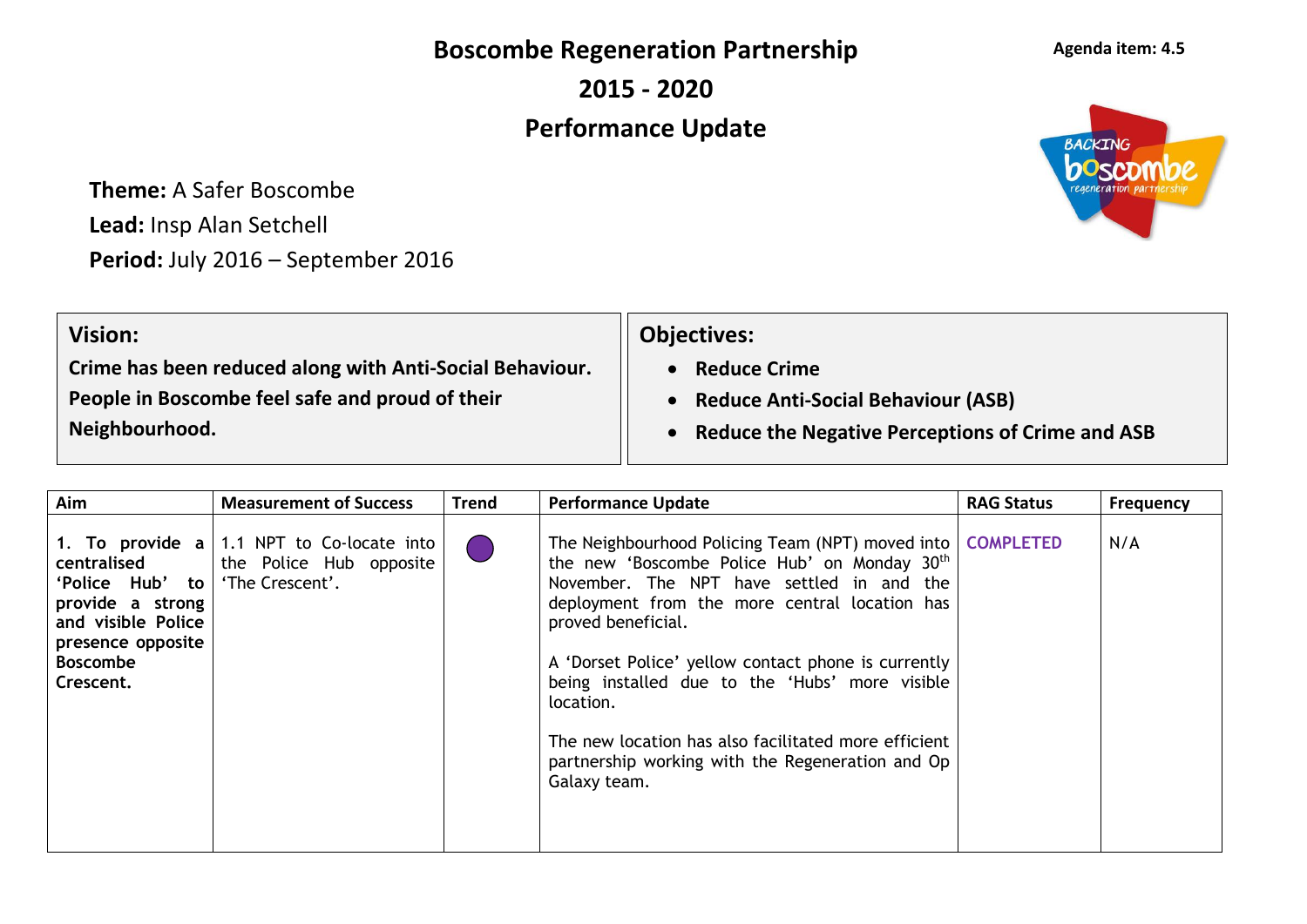| 2. Increase<br>engagement with<br>the community of<br>Boscombe at the<br>Police Box. | 2.1 To provide a<br>proportionate and<br>evidenced based PCSO<br>presence pending the<br>introduction of the<br><b>Boscombe Contact</b><br>Point. | <b>AM</b> | Since the beginning of February the PCSOs have<br>been tasked to complete an electronic log so that<br>an accurate review can be conducted to ascertain<br>how many allocated duty shifts are not being<br>conducted due to other operational Threat Harm<br>Risk Intelligence Vulnerability and Engagement<br>(THRIVE) commitments. Furthermore to ascertain<br>what depth and breadth of community engagement<br>/ intelligence is being achieved.<br>Due to the findings of this review together with<br>balancing the new role profiles for PCSOs under Op<br>Genesis, the on-going presence of the CSAS<br>officers, the pro-active policing of the Precinct and<br>the reduction in ASB in the precinct the Police Box<br>is now only staffed on market days - Thursdays and<br>Saturdays 1000 - 1600. | <b>VARIABLE</b> | Annual |
|--------------------------------------------------------------------------------------|---------------------------------------------------------------------------------------------------------------------------------------------------|-----------|--------------------------------------------------------------------------------------------------------------------------------------------------------------------------------------------------------------------------------------------------------------------------------------------------------------------------------------------------------------------------------------------------------------------------------------------------------------------------------------------------------------------------------------------------------------------------------------------------------------------------------------------------------------------------------------------------------------------------------------------------------------------------------------------------------------|-----------------|--------|
|                                                                                      | 2.2 To introduce and<br>maintain a 'Police<br><b>Contact Point</b><br>Volunteers' (CPV)<br>service at the Police<br>Box.                          |           | The vision of the Police Box being utilised as a<br>'Contact Point' has been discussed and approved.<br>As a result of recent communication with the<br>Volunteer Team it has been established that there<br>are 3 Bournemouth based volunteers who have<br>expressed an interest in joining a Bournemouth<br>CPV. As there is no current plans to introduce a<br>Bournemouth CPV they are currently being<br>canvassed to ascertain if they would like to join the<br>Boscombe CPV team.<br>Furthermore in consultation with the media team a<br>press release together with a promotional poster<br>has been prepared to try and encourage additional<br>volunteers to join the team. The press release is<br>imminent and the poster will be subject to a print<br>run for wider distribution.            | <b>VARIABLE</b> | Annual |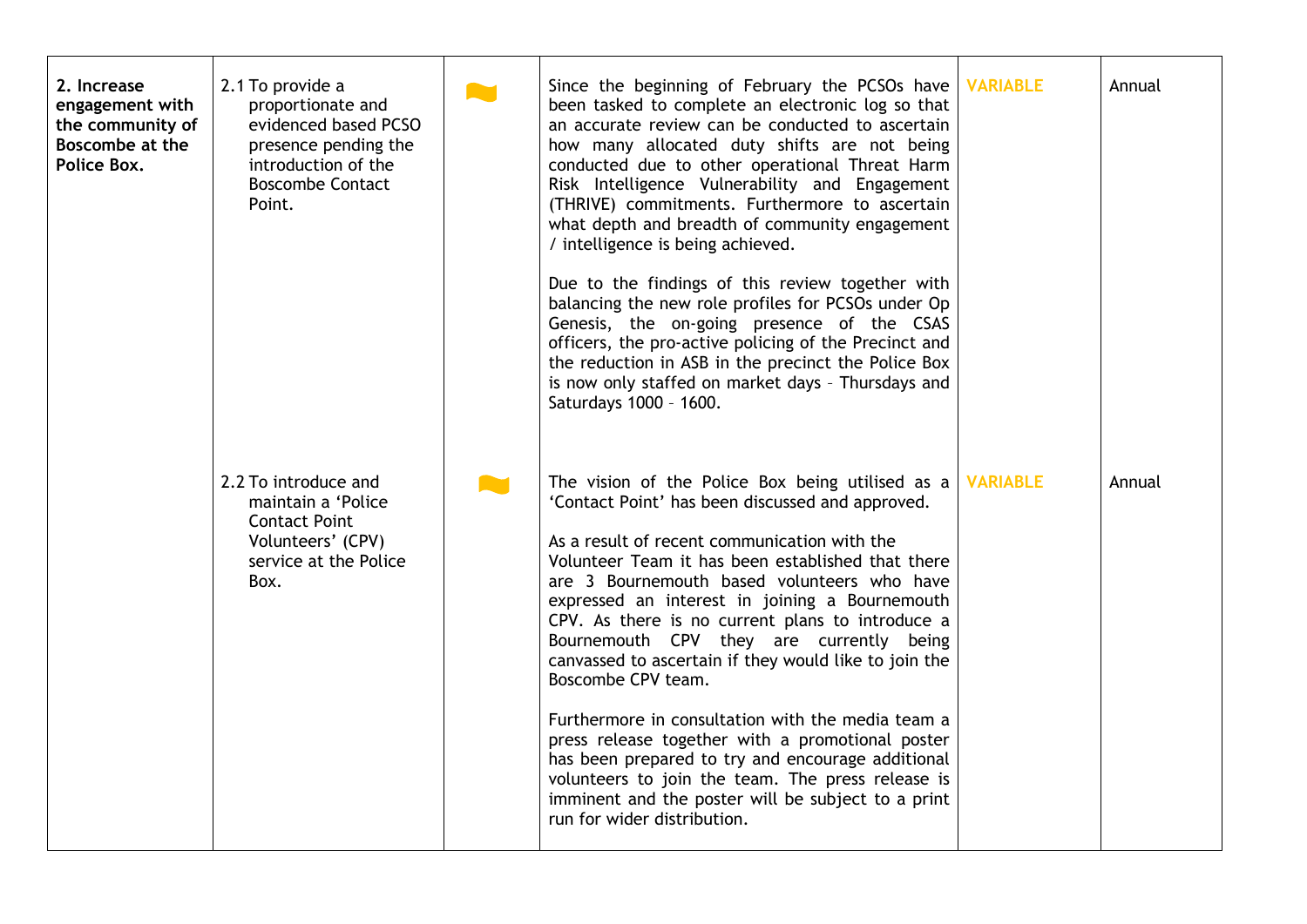|                                                                                                | 2.3 To hold themed events<br>at the Police Box to<br>provide targeted crime<br>prevention education,<br>the opportunities to<br>purchase crime<br>prevention products<br>and to engage with the<br>Precinct NPT. | One 'Polish speaking 'volunteer has already been<br>interviewed and accepted to perform the role and<br>will be available all day each Friday.<br>This currently a proposed initiative which will be STABLE<br>progressed pending the successful launch of the<br>Police CPV.                                                                                                                                                                                                                         |                  | Annual  |
|------------------------------------------------------------------------------------------------|------------------------------------------------------------------------------------------------------------------------------------------------------------------------------------------------------------------|-------------------------------------------------------------------------------------------------------------------------------------------------------------------------------------------------------------------------------------------------------------------------------------------------------------------------------------------------------------------------------------------------------------------------------------------------------------------------------------------------------|------------------|---------|
| 3. To provide<br>regular uniform /<br>plain cloth patrols<br>across East<br><b>Bournemouth</b> | 3.1 The Precinct<br><b>NPT</b><br>working pro-actively with<br>CSAS officers. maximising<br>opportunities<br>the<br>to<br>support each other via the<br>'shop watch' radio system<br>when                        | The Precinct NPT is now collaborating with the $\overline{COMPLETED}$<br>CSAS officers on a daily and weekly basis. On a<br>daily basis the CSAS and NPT officers are<br>maximising the opportunities to support each other<br>via the 'shopwatch' radio system.<br>Once a week the CSAS officers attend the 'Police<br>Hub' where intelligence and information is shared<br>and activity / tasking is set for the next 7 days. The<br>main focus being on identifies 'hotspots' and or<br>offenders. |                  | Annual  |
|                                                                                                | 3.2 The introduction of 'Op<br>Benchmark'<br>to impact<br>directly upon 'on-street'<br>drug use and dealing,<br>aggressive<br>begging<br>and<br>anti-social behaviour for<br>Boscombe West.                      | 'Op Benchmark' is a pre-planned pro-active day of<br>action relating to Police and 'Boscombe<br>Commitment' priorities which occurs on a monthly<br>basis. This operation is now a 'business as usual'<br>operation that incorporates all of the East<br>Bournemouth NPT officers and PCSOs together with<br>the assistance of officers from other Police<br>commands or departments including the 'No<br>Excuse' team. The next Op Benchmark will take<br>place on Thursday 29 September 2016.       | <b>COMPLETED</b> | Monthly |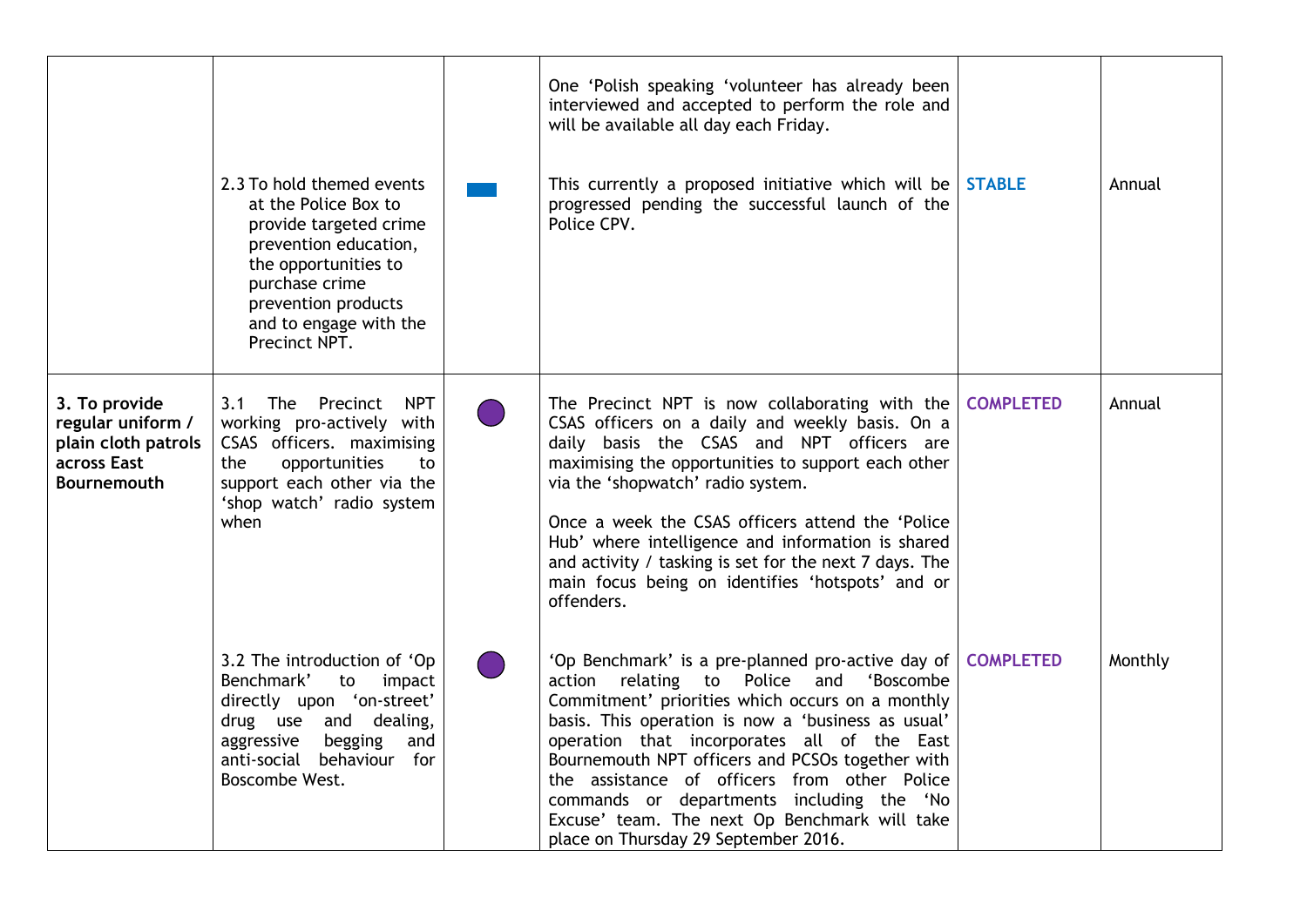|                                                                                                                           | 3.3 The introduction of 'Op<br>Segment'<br>to<br>impact<br>directly upon 'on-street'<br>drug use and dealing,<br>aggressive begging, anti-<br>social behaviour and 'On-<br>street' prostitution<br>for<br>Boscombe East. | 'Op Segment' is a pre-planned pro-active day of<br>'Boscombe<br>action relating to Police and<br>Commitment' priorities which occurs on a monthly<br>basis. This operation is now a 'business as usual'<br>operation that incorporates all of the East<br>Bournemouth NPT officers and PCSOs together with<br>the assistance of officers from other Police<br>commands or departments including the 'No<br>Excuse' team and British Transport Police. The last<br>Op Segment took place on Wednesday 14 <sup>th</sup> and<br>Thursday 15 <sup>th</sup> September 2016.                                           | <b>COMPLETED</b> | Monthly |
|---------------------------------------------------------------------------------------------------------------------------|--------------------------------------------------------------------------------------------------------------------------------------------------------------------------------------------------------------------------|------------------------------------------------------------------------------------------------------------------------------------------------------------------------------------------------------------------------------------------------------------------------------------------------------------------------------------------------------------------------------------------------------------------------------------------------------------------------------------------------------------------------------------------------------------------------------------------------------------------|------------------|---------|
| 4. Introduce an<br>effective and<br>efficient multi<br>agency focus<br>group to reduce<br>prolific criminal<br>behaviour. | The formation and<br>4.1<br>implementation of the East<br>Partnership<br>Bournemouth<br>and Co-ordinating Group<br>(EBPCG)                                                                                               | The East Bournemouth Partnership and Co-<br>ordinating Group (EBPCG) has been successfully<br>implemented; this multi-agency meeting will be<br>held monthly and the inaugural meeting occurred<br>on Tuesday 09 February 2016.                                                                                                                                                                                                                                                                                                                                                                                  | <b>COMPLETED</b> | N/A     |
|                                                                                                                           | 4.2 The EBPCG provides<br>support and enforcement<br>strategies to identified<br>offenders of crime to exit<br>their current lifestyle or to<br>pro-actively frustrate their<br>offending behaviour.                     | The offenders for the EBPCG have been identified<br>via two pathways -<br>Due to the success of the EBPCG it has now been<br>agreed that the dedicated analyst for Op Galaxy<br>will identify the on-going Top 10 offenders for this<br>group to manage. Additionally the NPT Sergeants<br>are bringing offenders for the attention of this<br>group through communication and intelligence from<br>local NPT, Patrol officers and CSAS officers.<br>It is anticipated that as the EBPCG evolves other<br>partner stakeholders will refer additional prolific<br>offenders for relevant support and enforcement. | <b>COMPLETED</b> | Annual  |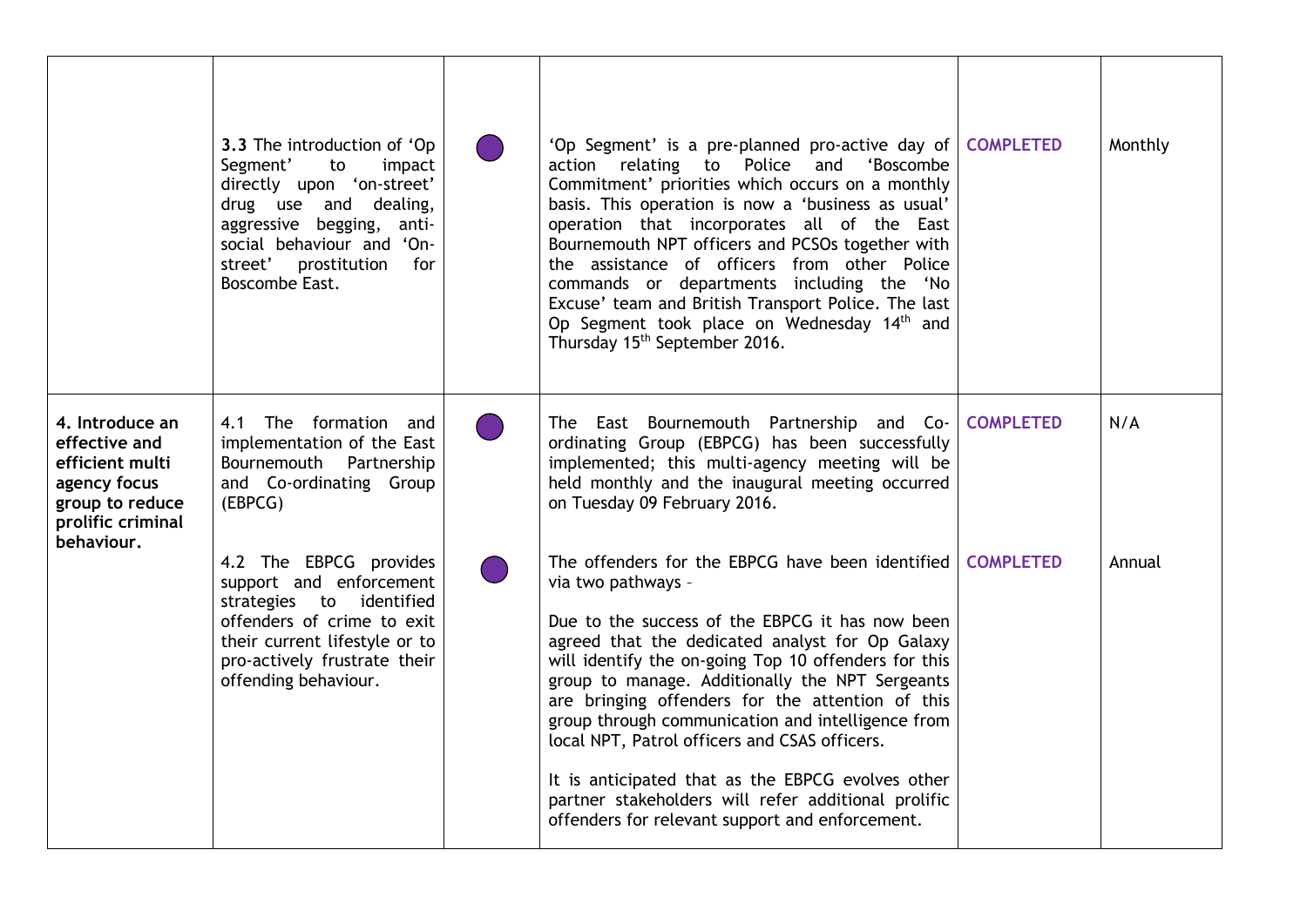| partnership<br>to<br>Police<br>support<br>and<br>other<br>statutory<br>authorities<br>to<br>reduce crime and<br>disorder; through<br>the<br>implementation of<br>non-statutory<br>a<br>focus group. | 5. Increase retail $\vert$ 5.1 Improved engagement<br>and commitment from the<br>Precinct's retail and<br>licensed businesses to<br>reduce crime and disorder<br>via the 'Precinct Tactical<br>Group'.<br>5.2 Growth of Business<br>Watch | The concept behind this group is to bring together<br>representatives from Police, Boscombe Business<br>Asscociation (BBA), Business Watch, Boscombe<br>CCTV, CSAS, Sovereign Centre and Pubwatch to<br>discuss and commit to minimising the opportunities<br>for offenders to commit offences in the 'holistic'<br>Precinct arena.<br>The inaugural 'Precinct Tactical Group' meeting<br>took place on Tuesday 11 <sup>th</sup> September at the<br>Conservative Club. There was a reasonable cross<br>spectrum of attendees all of whom expressed their<br>full support to engaging and promoting the Precinct<br>Tactical Group.<br>Feedback from the group was that they had seen an<br>improved environment in and around the Precinct<br>which had reflected positively on their footfall. All<br>stated that ASB and aggressive begging in the<br>Precinct had improved significantly.<br>The next meeting is scheduled for Tuesday 04 <sup>th</sup><br>October 2016 where there will be a presentation on<br>the 'Facewatch' scheme.<br>Business Watch is now managed by AEJ<br>Management (Sovereign Centre Security) and has<br>recently increased its membership from 25 - 28<br>members and is constantly looking for additional<br>membership in the Precinct and into Pokesdown.<br>The first meeting of this new format was held on<br>$28th$ June. The meeting was well attended and the | <b>IMPROVING</b><br><b>IMPROVING</b> | Annual<br>Annual |
|-----------------------------------------------------------------------------------------------------------------------------------------------------------------------------------------------------|-------------------------------------------------------------------------------------------------------------------------------------------------------------------------------------------------------------------------------------------|----------------------------------------------------------------------------------------------------------------------------------------------------------------------------------------------------------------------------------------------------------------------------------------------------------------------------------------------------------------------------------------------------------------------------------------------------------------------------------------------------------------------------------------------------------------------------------------------------------------------------------------------------------------------------------------------------------------------------------------------------------------------------------------------------------------------------------------------------------------------------------------------------------------------------------------------------------------------------------------------------------------------------------------------------------------------------------------------------------------------------------------------------------------------------------------------------------------------------------------------------------------------------------------------------------------------------------------------------------------------------------------------------------|--------------------------------------|------------------|
|                                                                                                                                                                                                     | 5.3 Quarterly meetings<br>with the Sovereign Centre                                                                                                                                                                                       | majority of the groups were represented. Meetings<br>are monthly and will now be attended by Sergeant<br>Ash White / PC Sophie Williams / PC Rob Donnelly.<br>Since adopting the 'Partnership Inspector' portfolio<br>Inspector Setchell has committed to having                                                                                                                                                                                                                                                                                                                                                                                                                                                                                                                                                                                                                                                                                                                                                                                                                                                                                                                                                                                                                                                                                                                                         | <b>COMPLETED</b>                     | N/A              |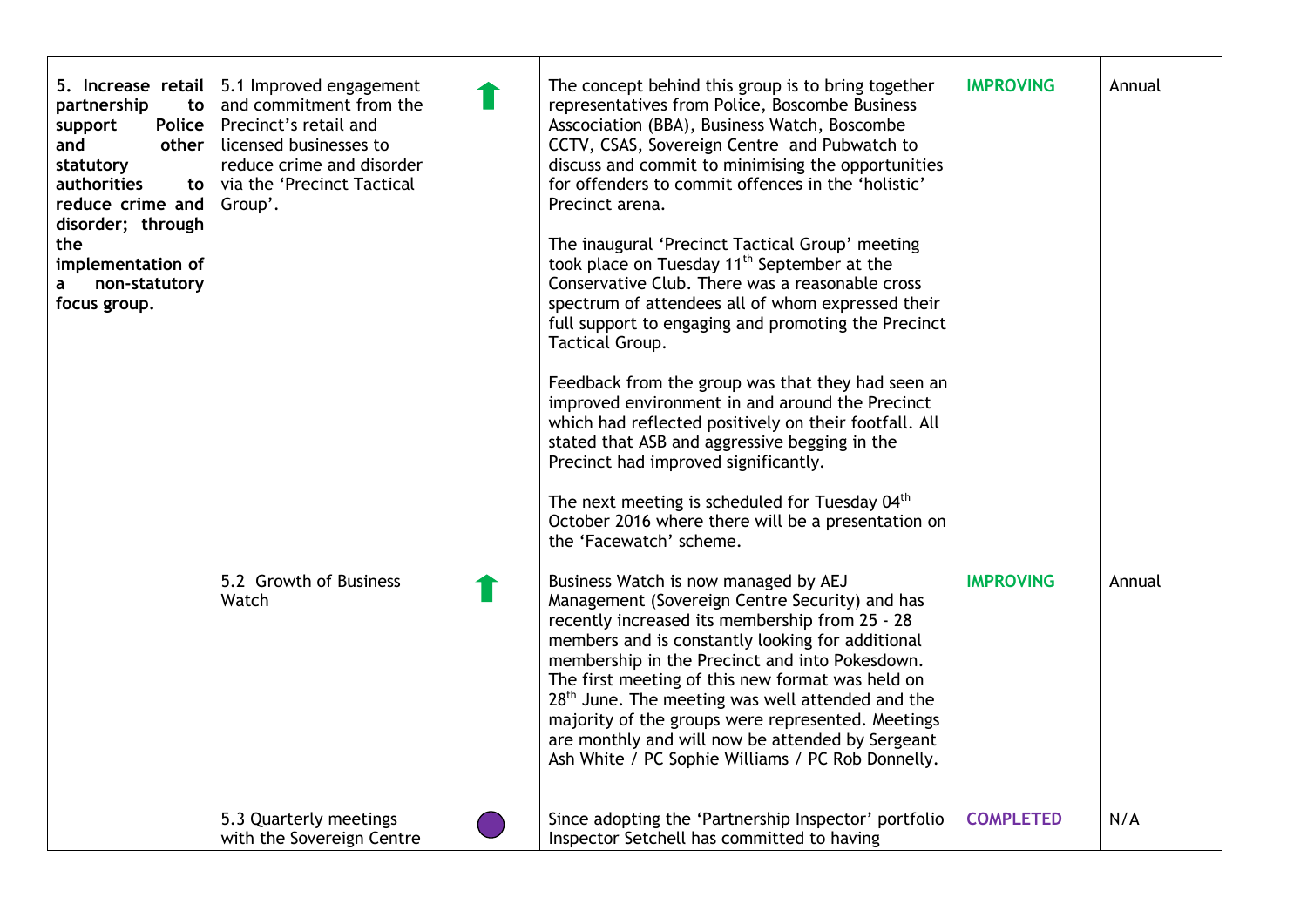|                                                                                                                                                                                          | Management                                                                                                                                                         | quarterly meetings with the Sovereign Centre<br>Management. The next meeting is scheduled for<br>Wednesday 27 <sup>th</sup> July 2016 and they will continue<br>thereafter on a quarterly basis.                                                                                                                                                                                                                                                                                                                                                                                                                                                                                                                                                                                                                                            |                  |        |
|------------------------------------------------------------------------------------------------------------------------------------------------------------------------------------------|--------------------------------------------------------------------------------------------------------------------------------------------------------------------|---------------------------------------------------------------------------------------------------------------------------------------------------------------------------------------------------------------------------------------------------------------------------------------------------------------------------------------------------------------------------------------------------------------------------------------------------------------------------------------------------------------------------------------------------------------------------------------------------------------------------------------------------------------------------------------------------------------------------------------------------------------------------------------------------------------------------------------------|------------------|--------|
|                                                                                                                                                                                          | 5.4 Reduction from 79% of<br>Boscombe residents stating<br>that drunk & rowdy people<br>are a problem in their area                                                | Currently at 76%<br>82% in 2014<br>80% in 2013<br>82% in 2012                                                                                                                                                                                                                                                                                                                                                                                                                                                                                                                                                                                                                                                                                                                                                                               | <b>IMPROVING</b> | Annual |
| 6. To introduce<br>and maintain an<br>effective<br>and  <br><b>CSAS</b><br>efficient<br>initiative to assist<br>with achieving the<br>'Boscombe<br>Commitment' and<br>Police priorities. | 6.1 The introduction of<br>CSAS in the Boscombe<br>Precinct                                                                                                        | Two CSPO's (Community Safety Patrol Officers)<br>commenced their duties employed by Guarding UK<br>on 19 <sup>th</sup> May 2014 and still managed by GUK. They<br>have been well received in the community and have<br>certainly had a positive impact on local issues. The<br>scheme officially launched on 8 <sup>th</sup> July 2014.<br>The CSAS patrol foot print includes building line to<br>building line of Christchurch Road from The<br>Crescent to the Precinct.                                                                                                                                                                                                                                                                                                                                                                 | <b>COMPLETED</b> | N/A    |
|                                                                                                                                                                                          | 6.2 The successful<br>migration of the GUK<br>scheme into a new joint<br>collaboration scheme<br>between Dorset Police and<br>Bournemouth Borough<br>Council (BBC) | The current arrangement for the provision of CSAS<br>Services from GUK officially concluded at the end<br>of May. Post May a formal contract has been used<br>to employ the continued services of GUK on a<br>monthly 'pro-rata' basis.<br>BBC has now attained CSAS accreditation and the<br>Chief Constable of Dorset Police has now granted<br>accredited powers for the Precinct CSAS Scheme as<br>well as the Op Galaxy officers. Consequently GUK<br>have been given notice that as of 01 <sup>st</sup> October 2016<br>their services will be contractually terminated.<br>From this date forward the Precinct CSAS Scheme<br>will be managed through the collaboration between<br>BBC and Dorset Police. As a direct result of this<br>collaboration Dorset Police will have operational<br>management responsibilities to maximise | <b>IMPROVING</b> | Annual |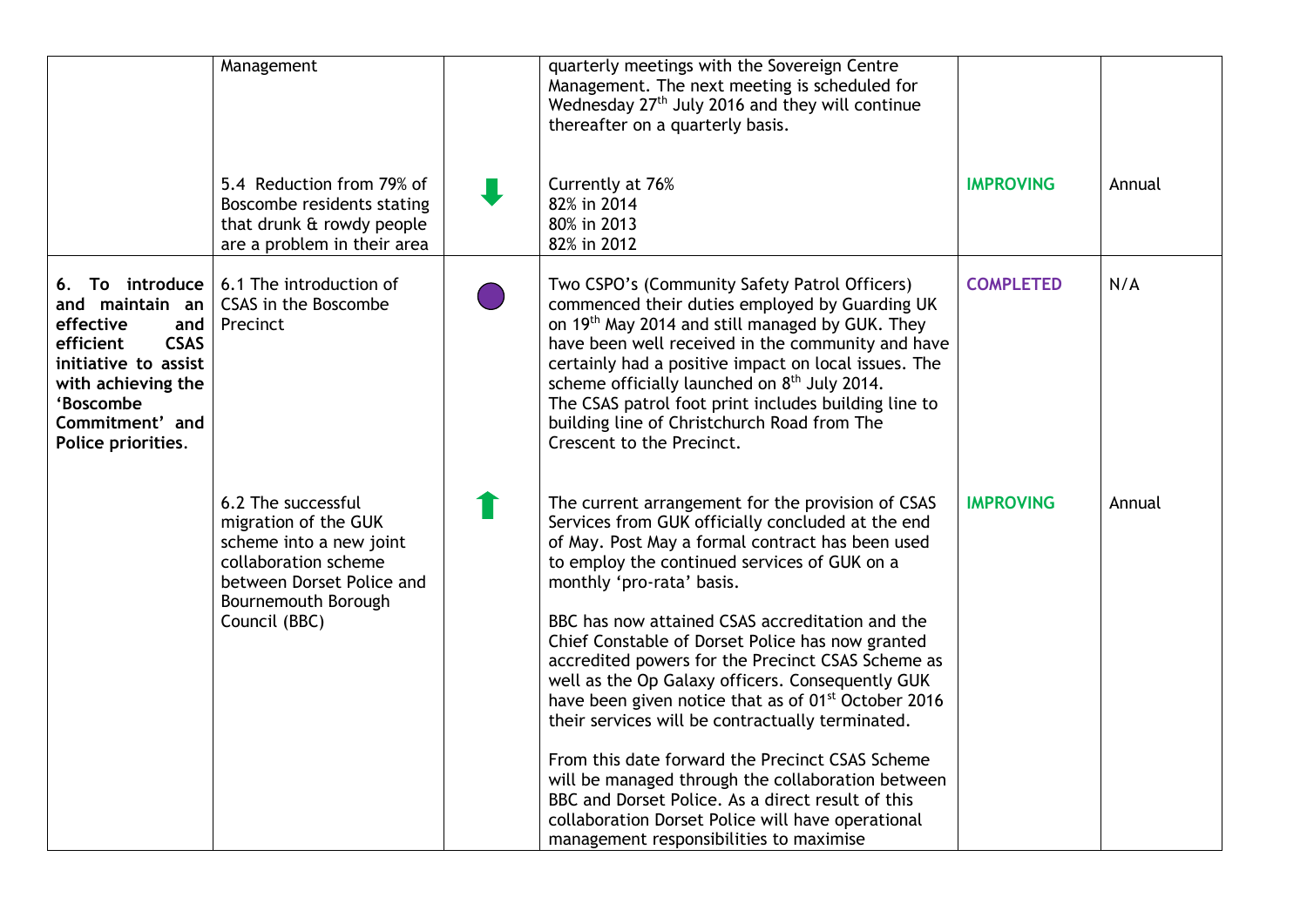|                                                                                                                                                                                                                                                                                                                                                  | 6.3 Obtaining funding for<br>the Boscombe CSAS<br>Initiative for 2016 - 2017                                                                                                                                                                                                                                              | performance delivery.<br>Funding has now been secured from all four funding<br>stakeholders as a direct result of Mr Underhill being<br>re-elected and his previous commitment to fund<br>this scheme.                                                                                                                                                                                                                                                                                                                                                             | <b>COMPLETED</b> | Annual |
|--------------------------------------------------------------------------------------------------------------------------------------------------------------------------------------------------------------------------------------------------------------------------------------------------------------------------------------------------|---------------------------------------------------------------------------------------------------------------------------------------------------------------------------------------------------------------------------------------------------------------------------------------------------------------------------|--------------------------------------------------------------------------------------------------------------------------------------------------------------------------------------------------------------------------------------------------------------------------------------------------------------------------------------------------------------------------------------------------------------------------------------------------------------------------------------------------------------------------------------------------------------------|------------------|--------|
|                                                                                                                                                                                                                                                                                                                                                  | 6.4 Obtaining funding for<br>Boscombe CSAS for 2017 -<br>2018.                                                                                                                                                                                                                                                            | Having secured the funding for 2016 - 2017<br>negotiations now need to commence to ensure that<br>the funding for 2017 - 2018 can be achieved prior to<br>the end of the financial year 31 March 2017.                                                                                                                                                                                                                                                                                                                                                             | <b>STABLE</b>    | Annual |
| 7. Robustly tackle<br>street level drug<br>dealing using a<br>wide range of<br>tactics; including<br>identifying<br>and<br>supporting<br>vulnerable adults<br>used<br>the<br>by<br><b>Dangerous</b><br><b>Drug</b><br>Networks (DDNs).<br>£<br>Increase<br>resident's<br>confidence<br>that<br>drug dealing<br>is<br>reducing<br>in<br>Boscombe. | 7.1 Operation Furlong<br>The Boscombe NPT<br>frustrating the local<br>identified distributors and<br>minimising opportunities<br>for drug dealing by the use<br>of:<br>Uniform patrols<br>Plain clothed<br>patrols<br>Misuse of drugs<br>warrants<br>Passive drugs dogs<br><b>Informants</b><br>Community<br>Intelligence | Op Furlong has now been fully adopted by the East<br>Bournemouth NPT and will now be supported by a<br>Force-wide analyst desk.<br>A monthly meeting is now held by the East<br>Bournemouth Management Team to discuss current<br>intelligence / information including the analytical<br>data to the NPTs focus on this particular area of<br>business.<br>East Bournemouth NPT continue to concentrate on<br>vulnerable adults who are susceptible to being<br>'Cuckooed' by members of the DDNs operating from<br>outside of Dorset but dealing within Boscombe. | <b>VARIABLE</b>  | Annual |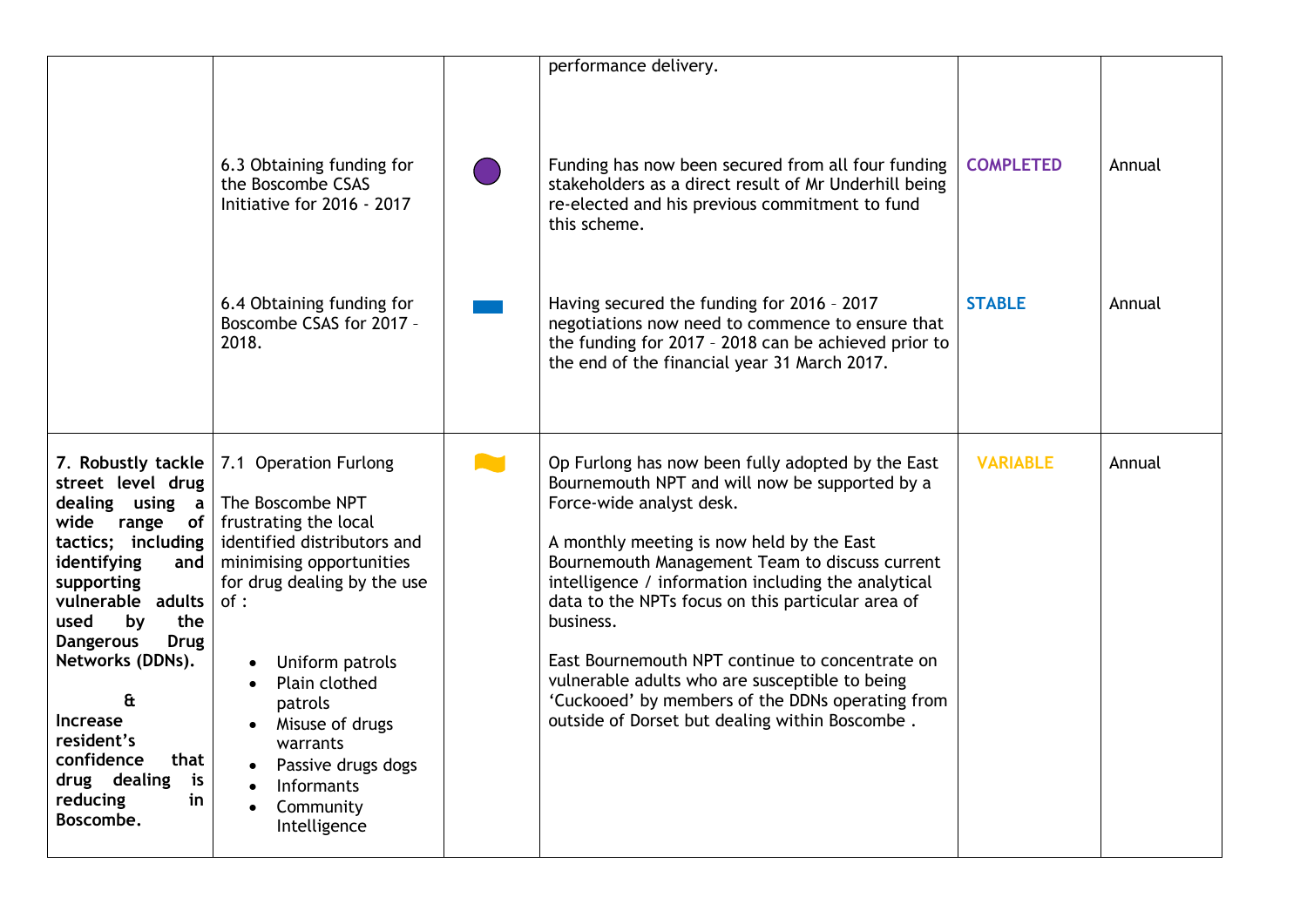| 7.2 Operation Voltage<br>Dorset Police's overarching<br>strategy to deal with the<br>Dangerous Drugs markets<br>(DDM) operating across the<br>County. Relevant and<br>priority tasks from this<br>operation will be given to<br>Boscombe NPT; when the<br>required level of Threat,<br>Harm, Risk, Intelligence,<br>and Vulnerability is<br>identified. | On a weekly basis a Dorset wide conference call is<br>held to discuss threat, harm and risk that relate to<br>DDNs operating across the County of Dorset; and<br>take appropriate action in the prioritised areas.     | <b>VARIABLE</b>  | Annual |
|---------------------------------------------------------------------------------------------------------------------------------------------------------------------------------------------------------------------------------------------------------------------------------------------------------------------------------------------------------|------------------------------------------------------------------------------------------------------------------------------------------------------------------------------------------------------------------------|------------------|--------|
| 7.3 Decrease from 83% of<br>Boscombe residents seeing<br>drug dealing as a problem<br>in Boscombe.                                                                                                                                                                                                                                                      | Currently 83%<br>90% in 2014<br>81% in 2013<br>89% in 2012.                                                                                                                                                            | <b>IMPROVING</b> | Annual |
| 7.4 Increase from 33%<br>Boscombe residents feeling<br>safe outside after dark                                                                                                                                                                                                                                                                          | 25% in 2015<br>21% 2014<br>33% 2013<br>25% 2012                                                                                                                                                                        | <b>IMPROVING</b> | Annual |
| 7.5 To introduce and offer<br>the community the<br>opportunity to attend<br>'Perception Patrols'                                                                                                                                                                                                                                                        | As a result of the latest BOS it was evident that the<br>community continues to cite that they feel unsafe<br>outside after dark, are concerned about drunk and<br>rowdy behaviour and the on-street dealing of drugs. | <b>IMPROVING</b> | Annual |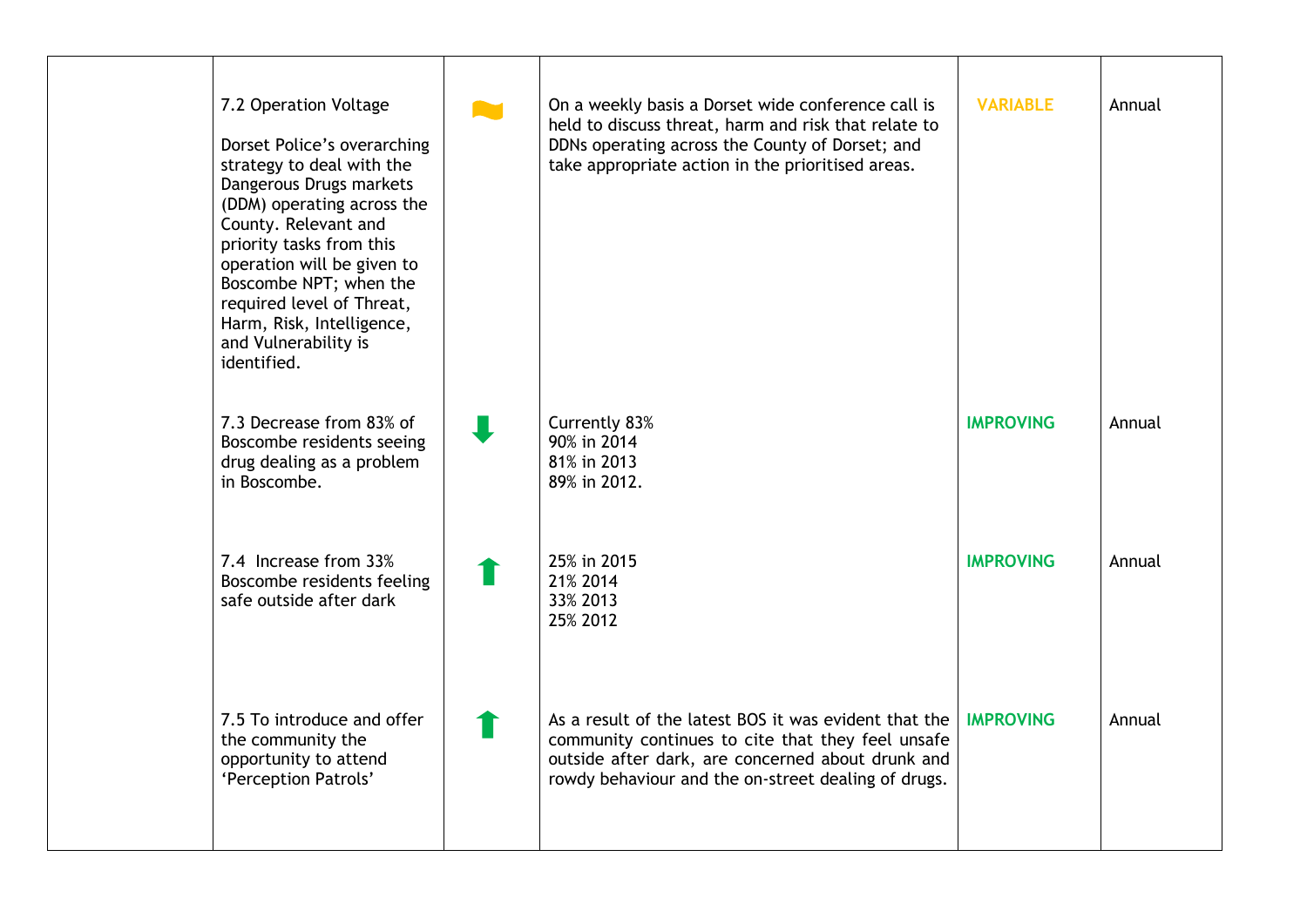|                                                                                                                                                                                                            |                                                                                                                                                                   | Adopting a pro-active approach to change these<br>perceptions it is the intention to invite individuals<br>from the community to 'walk with' officers after<br>dark.<br>In addition to these invites this year's BOS has been<br>updated to provide qualifying questions in an<br>attempt to obtain context for the causes of<br>individual's perceptions of safety, ASB and drug<br>dealing. Once the context has been established it is<br>anticipated that this will be the driver for focused<br>proactivity to improve the perception of Boscombe. |                      |        |
|------------------------------------------------------------------------------------------------------------------------------------------------------------------------------------------------------------|-------------------------------------------------------------------------------------------------------------------------------------------------------------------|---------------------------------------------------------------------------------------------------------------------------------------------------------------------------------------------------------------------------------------------------------------------------------------------------------------------------------------------------------------------------------------------------------------------------------------------------------------------------------------------------------------------------------------------------------|----------------------|--------|
|                                                                                                                                                                                                            | 7.6 Holding quarterly<br>Councillor meetings with<br>elected members from East<br>and West Bournemouth<br>ward areas to get 'current'<br>feedback from community. | These meetings are now managed via 'Outlook' pre-<br>populated diary meetings on a rolling quarterly<br>basis.                                                                                                                                                                                                                                                                                                                                                                                                                                          | <b>COMPLETED</b>     | N/A    |
| 8. To understand<br>and support 'on-<br>street' sex<br>workers through<br>'The Cycle of<br>Change' to<br>prevent or<br>minimise their<br>offending<br>behaviour and<br>where necessary<br>take enforcement | 8.1 The reduction in the<br>number of 'active' 'on-<br>street' sex workers via the<br>SWRAC process.                                                              | SWRAC continues to receive referrals from Dorset<br>Police and other key partners. Some of these sex-<br>workers have moved away from the area but could<br>still be active, some will have moved onto other<br>criminal activity to support their addiction and<br>some will be in custody.                                                                                                                                                                                                                                                            | <b>DETERIORATING</b> | Annual |
| action.                                                                                                                                                                                                    | 8.2 East Bournemouth NPT<br>continues to support the<br>SWRAC process by using                                                                                    | Operation Planet area of business now forms part of<br>the routine duties and responsibilities of the local<br>Neighbourhood Policing Team.                                                                                                                                                                                                                                                                                                                                                                                                             | <b>STABLE</b>        | Annual |